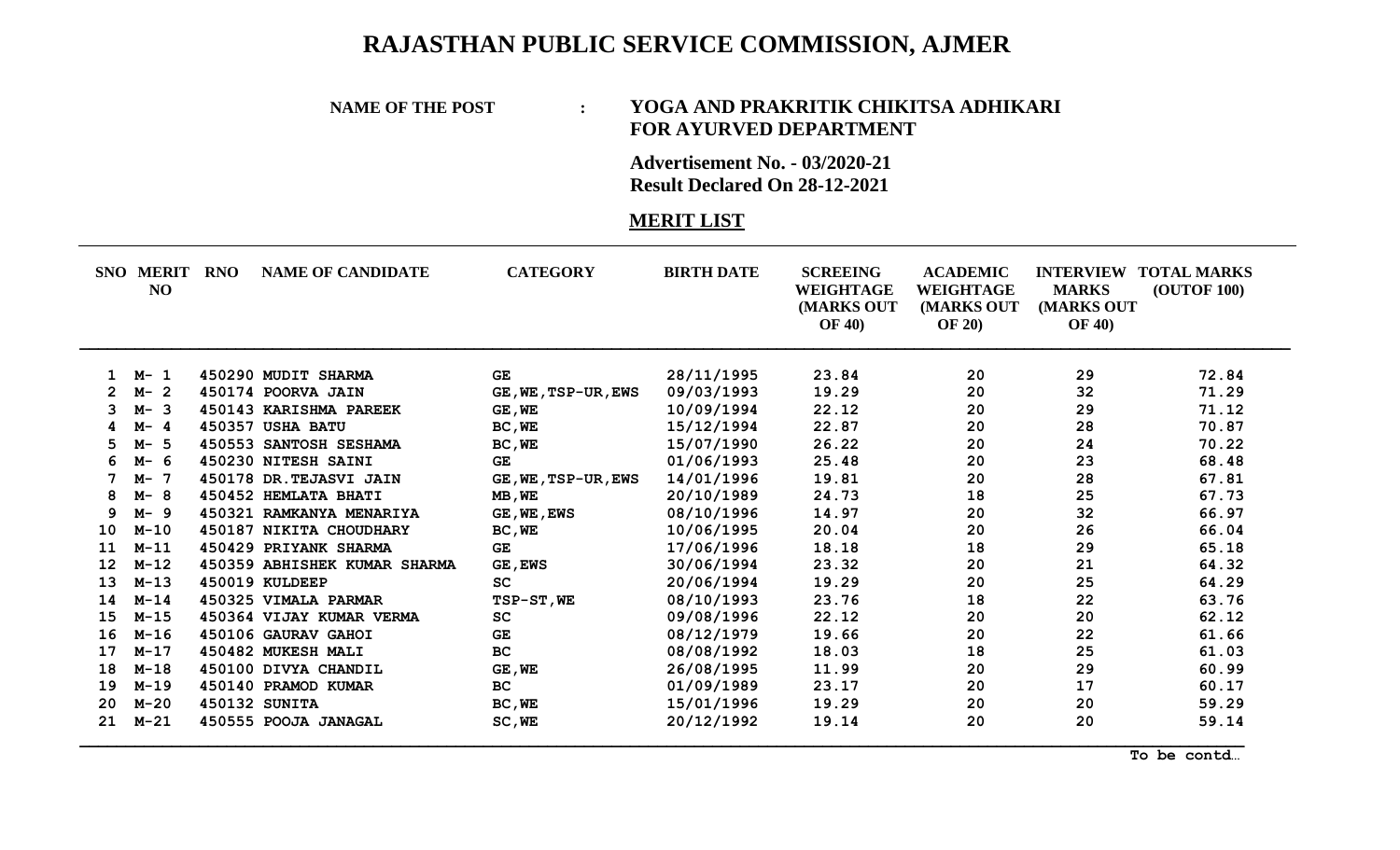| <b>SNO</b> | <b>MERIT</b><br>N <sub>O</sub> | <b>RNO</b> | <b>NAME OF CANDIDATE</b>  | <b>CATEGORY</b> | <b>BIRTH DATE</b> | <b>SCREEING</b><br><b>WEIGHTAGE</b><br>(MARKS OUT<br><b>OF 40)</b> | <b>ACADEMIC</b><br><b>WEIGHTAGE</b><br>(MARKS OUT<br><b>OF 20)</b> | <b>INTERVIEW</b><br><b>MARKS</b><br><b>(MARKS OUT</b><br><b>OF 40)</b> | <b>TOTAL MARKS</b><br><b>(OUTOF 100)</b> |
|------------|--------------------------------|------------|---------------------------|-----------------|-------------------|--------------------------------------------------------------------|--------------------------------------------------------------------|------------------------------------------------------------------------|------------------------------------------|
| 22         | м-22                           |            | 450235 SANTRA JAT         | BC, WE          | 05/08/1992        | 23.76                                                              | 20                                                                 | 15                                                                     | 58.76                                    |
| 23         | м-23                           |            | 450112 VISHAL MATHURIYA   | <b>BC</b>       | 14/05/1990        | 17.65                                                              | 16                                                                 | 25                                                                     | 58.65                                    |
| 24         | $M-24$                         |            | 450085 NARAYAN NEKADI     | <b>MB</b>       | 20/12/1995        | 19.07                                                              | 20                                                                 | 19                                                                     | 58.07                                    |
| 25         | $M-25$                         |            | 450573 RAM LAL            | <b>BC</b>       | 02/03/1994        | 17.65                                                              | 15                                                                 | 25                                                                     | 57.65                                    |
| 26         | м-26                           |            | 450304 ANITA VERMA        | SC, WE, DV      | 17/07/1986        | 25.62                                                              | 20                                                                 | 12                                                                     | 57.62                                    |
| 27         | м-27                           |            | 450405 VIKRAM KHARADI     | TSP-ST          | 05/04/1997        | 9.61                                                               | 16                                                                 | 32                                                                     | 57.61                                    |
| 28         | м-28                           |            | 450390 VIJESH ROAT        | TSP-ST          | 05/01/1996        | 9.54                                                               | 16                                                                 | 32                                                                     | 57.54                                    |
| 29         | м-29                           |            | 450565 DHARM RAJ          | <b>SC</b>       | 08/03/1993        | 17.43                                                              | 9                                                                  | 31                                                                     | 57.43                                    |
| 30         | м-30                           |            | 450326 SUSHEELA MEENA     | ST, WE          | 01/06/1995        | 10.80                                                              | 16                                                                 | 30                                                                     | 56.80                                    |
| 31         | м-31                           |            | 450144 TRILOK CHNAD VERMA | SC              | 17/09/1995        | 21.68                                                              | 20                                                                 | 14                                                                     | 55.68                                    |
| 32         | м-32                           |            | 450183 RAVIPRAKASH SHARMA | <b>GE, EWS</b>  | 20/07/1988        | 23.09                                                              | 18                                                                 | 14                                                                     | 55.09                                    |
| 33         | $M - 33$                       |            | 450313 BHARAT LAL BAIRWA  | SC              | 06/11/1972        | 21.38                                                              | 10                                                                 | 23                                                                     | 54.38                                    |

## **RESERVE LIST**

|              | <b>SNO MERIT</b><br>N <sub>O</sub> | <b>RNO</b> | <b>NAME OF CANDIDATE</b>    | <b>CATEGORY</b> | <b>BIRTH DATE</b> | <b>SCREEING</b><br>WEIGHTAGE<br>(MARKS OUT<br><b>OF 40)</b> | <b>ACADEMIC</b><br>WEIGHTAGE<br><b>MARKS OUT</b><br><b>OF 20)</b> | <b>INTERVIEW</b><br><b>MARKS</b><br>(MARKS OUT<br><b>OF 40)</b> | <b>TOTAL MARKS</b><br><b>(OUTOF 100)</b> |
|--------------|------------------------------------|------------|-----------------------------|-----------------|-------------------|-------------------------------------------------------------|-------------------------------------------------------------------|-----------------------------------------------------------------|------------------------------------------|
|              | R- 1                               |            | 450556 AWANTIKA NANDA       | $GE$ , $WE$     | 15/12/1985        | 11.32                                                       | 20                                                                | 29                                                              | 60.32                                    |
| $\mathbf{2}$ | $R-2$                              |            | 450650 DR KANAK SONI        | GE.             | 29/07/1989        | 10.50                                                       | 20                                                                | 29                                                              | 59.50                                    |
| 3            | $R-3$                              |            | 450347 KAMLESH KUMAR MANDAL | <b>GE</b>       | 30/11/1976        | 20.56                                                       | 20                                                                | 18                                                              | 58.56                                    |
|              | $R - 4$                            |            | 450352 DR KRISHNA CHOUDHARY | GE, WE          | 01/07/1994        | 12.66                                                       | 20                                                                | 25                                                              | 57.66                                    |
| 5.           | R- 5                               |            | 450241 BHOOMIJA TANWAR      | $GE$ , WE       | 31/07/1993        | 16.91                                                       | 20                                                                | 20                                                              | 56.91                                    |
| 6            | R- 6                               |            | 450240 SUNITA BINNA         | BC, WE          | 05/01/1995        | 17.73                                                       | 20                                                                | 19                                                              | 56.73                                    |
|              | R- 7                               |            | 450317 MUGDHA GARASIYA      | TSP-ST, WE      | 25/10/1995        | 9.68                                                        | 20                                                                | 27                                                              | 56.68                                    |
| 8.           | R- 8                               |            | 450448 NAND LAL SAINI       | BC.             | 20/08/1997        | 17.43                                                       | 20                                                                | 19                                                              | 56.43                                    |
|              | $9$ R- $9$                         |            | 450256 VINOD KUMAR          | <b>MB</b>       | 22/07/1996        | 19.07                                                       | 18                                                                | 19                                                              | 56.07                                    |
| 10           | $R-10$                             |            | 450284 PUSHKAR DUTT         | BC, RG          | 10/02/1977        | 19.37                                                       | 16                                                                | 20                                                              | 55.37                                    |